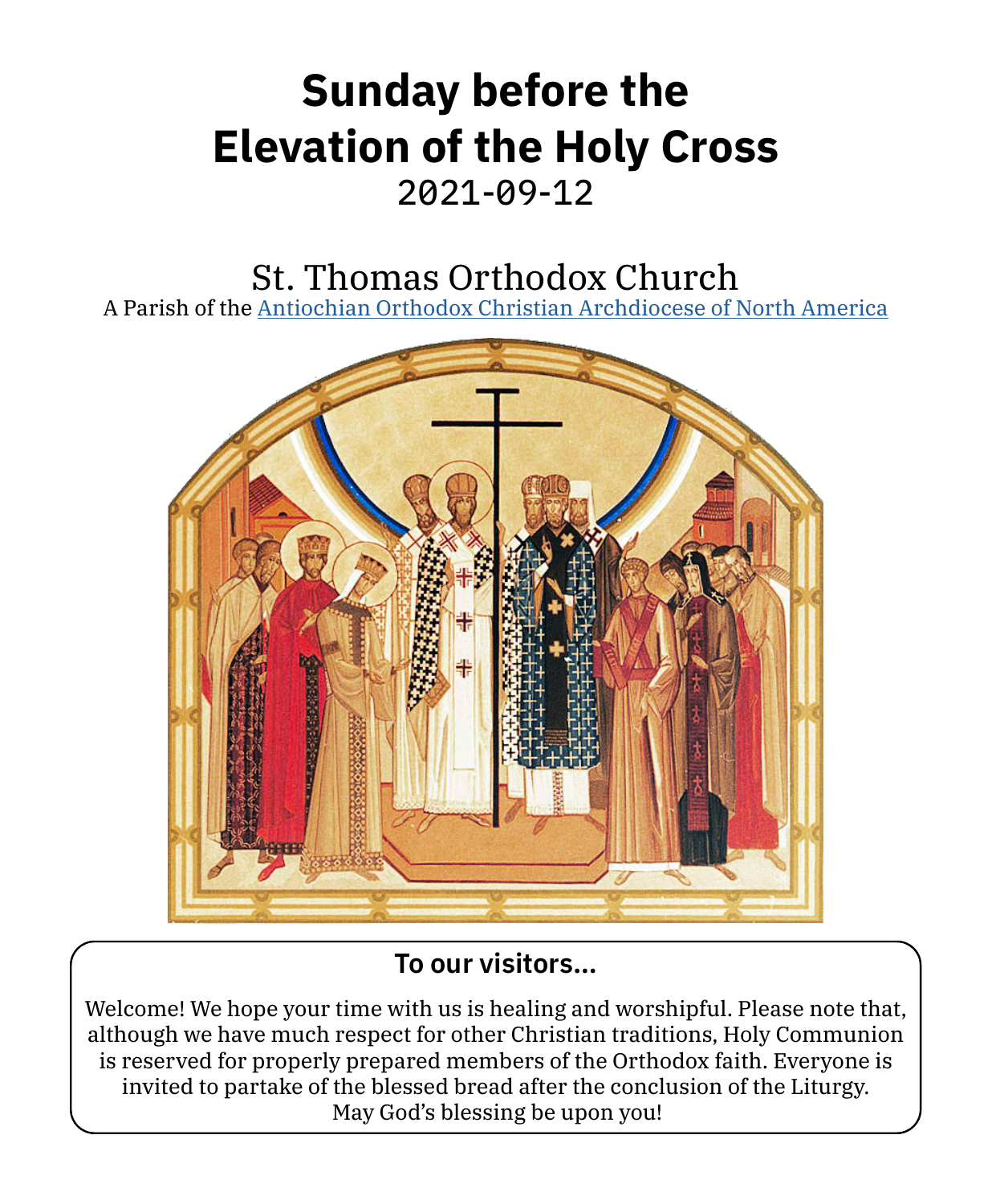## **Hymns in Today's Liturgy**

#### **Resurrectional** *Apolytikion* **(Tone 3)**

Let the heavens rejoice and the earth be glad, for the Lord hath done a mighty act with His own arm. He hath trampled down death by death, and become the first-born from the dead. He hath delivered us from the depths of Hades, granting the world the Great Mercy.

#### *Apolytikion* **of the Nativity of the Theotokos (Tone 4)**

Thy nativity, O Theotokos, hath proclaimed joy to the whole universe; for from thee did shine forth the Sun of justice, Christ our God, annulling the curse, and bestowing the blessing, abolishing death and granting us life everlasting.

#### *Apolytikion* **of St. Thomas (Tone 3)**

O Holy Apostle Thomas, intercede to the merciful God, that He grant unto our souls forgiveness of sins.

#### *Kontakion* **of the Nativity of the Theotokos (Tone 4)**

By thy holy nativity, O pure one, Joachim and Anna were delivered from the reproach of barrenness; and Adam and Eve were delivered from the corruption of death; thy people do celebrate it, having been saved from the stain of iniquity, crying unto thee: The barren doth give birth to the Theotokos, who nourisheth our life.

## **Epistle**

#### **Galatians 6:11–18**

Brethren, see how large a letter I have written to you with my own hand. As many as desire to make a fair show in the flesh, they compel you to be circumcised, only that they may not be persecuted for the Cross of Christ. For not even those who are circumcised do themselves keep the Law; but they desire to have you circumcised, that they may boast in your flesh. But God forbid that I should boast, except in the Cross of our Lord Jesus Christ, through Whom the world is crucified to me, and I to the world. For in Christ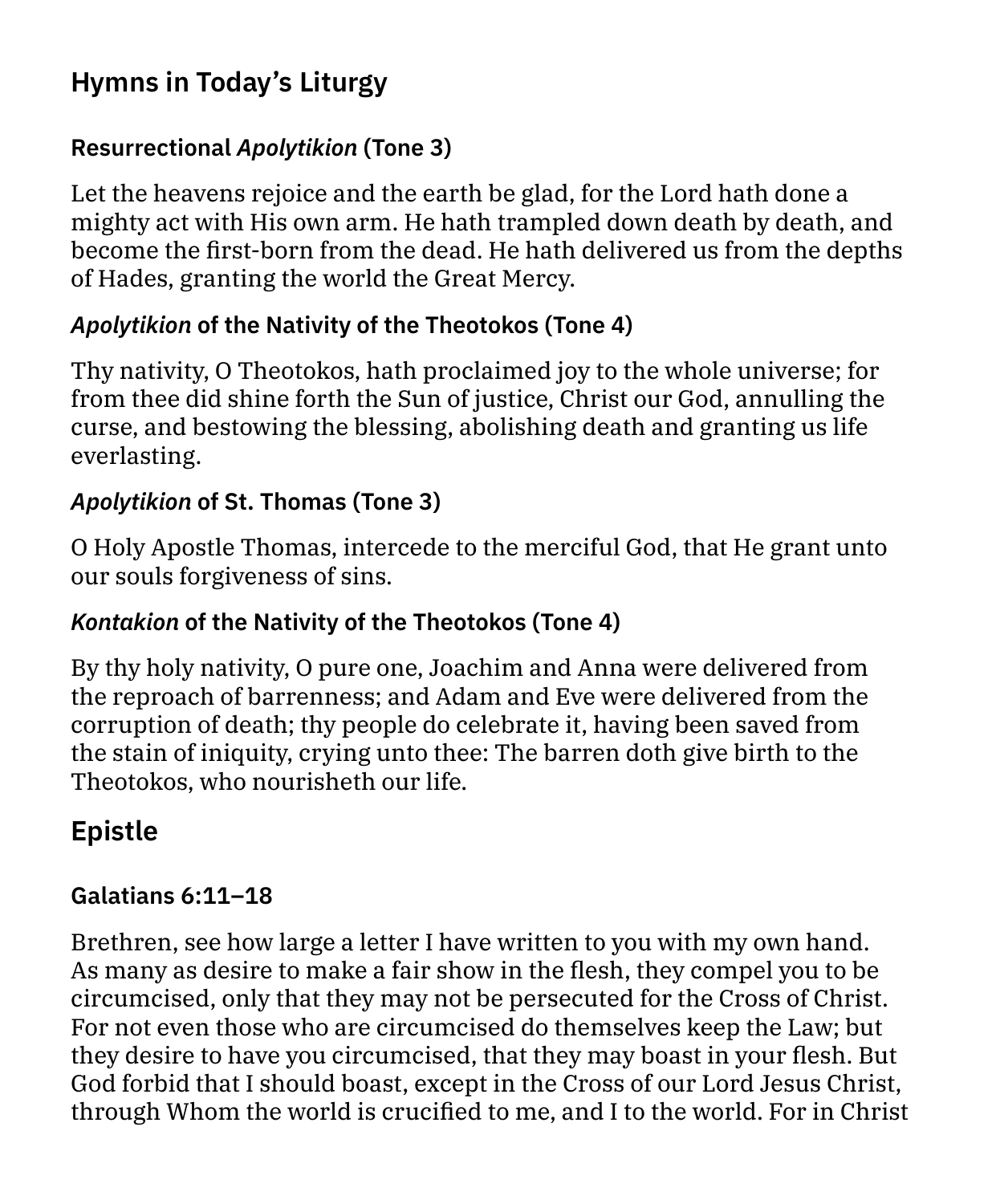Jesus, neither circumcision counts for anything, nor uncircumcision, but a new creation. And as many as walk according to this rule, peace be upon them, and mercy, and upon the Israel of God. Henceforth, let no one trouble me; for I bear in my body the brand-marks of the Lord Jesus. The grace of our Lord Jesus Christ be with your spirit, brethren. Amen.

## **Gospel**

## **John 3:13–17**

The Lord said, "No one has ascended into heaven but He who descended from heaven, the Son of man. And as Moses lifted up the serpent in the wilderness, so must the Son of man be lifted up, that whoever believes in Him should not perish but have eternal life. For God so loved the world that He gave His only Son, that whoever believes in Him should not perish but have eternal life. For God sent His Son into the world, not to condemn the world, but that the world might be saved through Him."

## **Synaxarion**

On 12 September, in the Holy Orthodox Church, we take leave of the celebration of the Nativity of the Most-holy Theotokos, and we commemorate the precious staves and contest of the holy Hieromartyr Autonomos, bishop from Italy, who was slain in Bithynia.

As a sacrifice set upon Thine altar, O Savior, is Autonomos Thy sacrificer, slain by stoning. On the twelfth Autonomos was beaten to death with staves and stones.

In Soreoi, Autonomos brought many to the Christian faith and built them a church dedicated to the Archangel Michael. Not far away was a place called Limnæ, entirely inhabited by pagans. Autonomos went to this place and quickly brought many of them to the light by the Gospel of Christ. This roused the other pagans, and they hurried to Archangel Michael Church and, during divine service, slew Autonomos on the altar, killing also many other Christians in the church. Two hundred years after his death, Autonomos appeared to a soldier called John. This soldier dug up the saint's relics and found them to be completely uncorrupt, and many of the sick received healing from them.